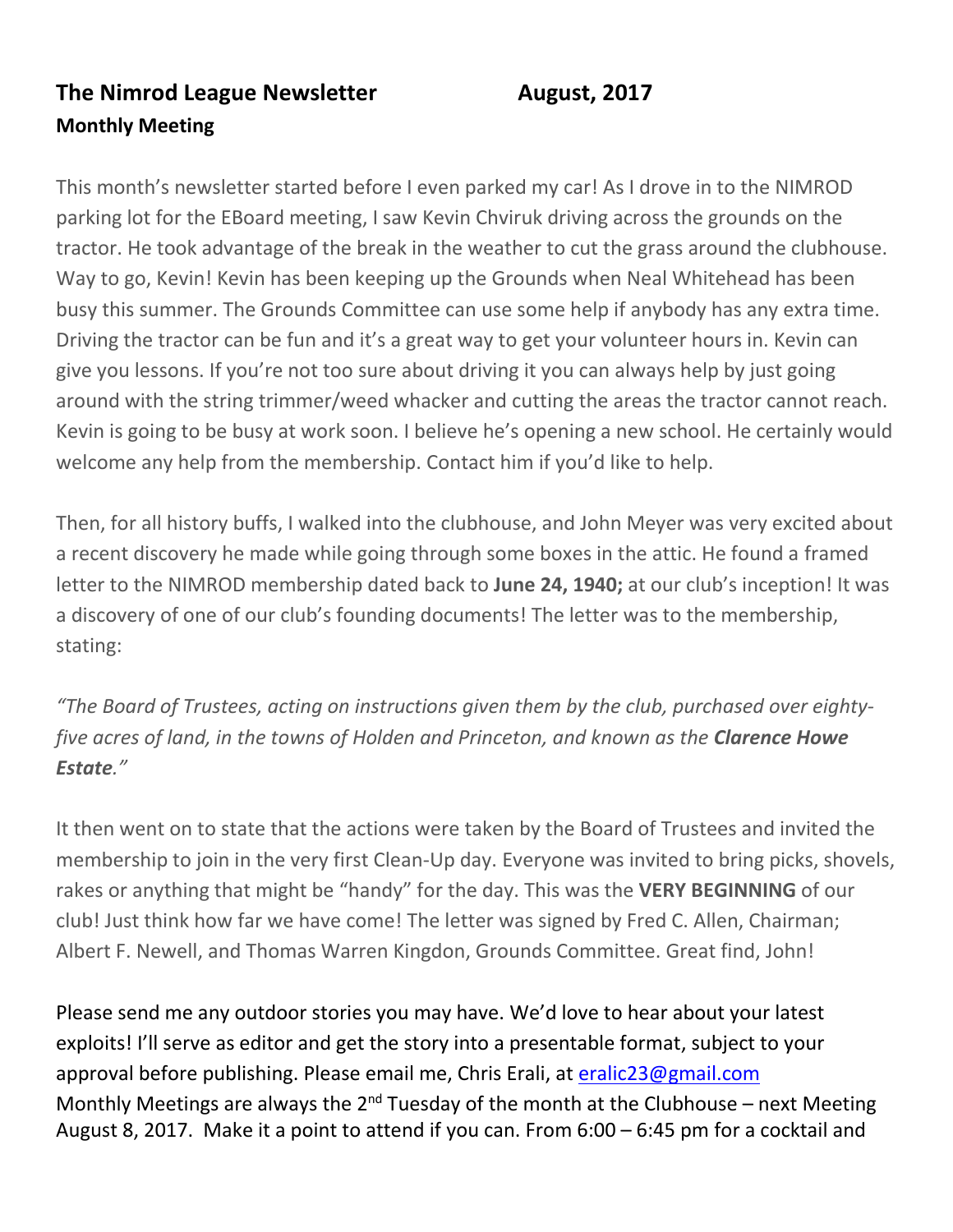socializing – then we serve the best \$5 meal in town! Club business discussed with occasional guest speakers from 7:15 - 8:30 ish. It is usually an early night unless someone gets longwinded…

Our Board meeting started with Maryanne Lane's Secretary's report followed by Treasurer Cindy Smith's report. It was an expensive month. There was a lot going on at the club in July. We had some repairs and the excavation at the Rifle Range that were atypical expenditures. The excavation was planned, but still costly and not the usual.

#### **Speakers**

Please let us know if you have a suggestion for a speaker at a future meeting.

#### **Monthly Safety Tip and Topic for Discussion**

# **"Wear Sunblock!"**

We now know that sun-damaged skin is cumulative and we need to be smart when heading outside in the sun. Use on all exposed skin. Remember, even when fishing wear a hat with sunblock on your face. There's a great deal of reflection off the water! I can recall working at the water's edge for an AKC hunt test with a buddy who didn't use any sunscreen. He had to leave early and had the chills and a headache from too much sun. Be smart! Cover up and use sunblock.

#### **New Business**

We received the 8-Point Newsletter and an update on Ground Rules at another club. It's always good to see how other clubs deal with various issues. We also received a thank-you note from Veteran's Inc. for our donation of \$80.00.

We received an invitation/notice/request from the Riders of the American Legion. This involves a motorcycle group planning a memorial ride honoring one of their late members. The title was "Eric's Ride." It may involve some use of our grounds, but the board was hesitant because of a lack of information. The matter was tabled until we could get more details. Where was the group from? Were they local? How many riders? Pending our investigation, we may consider a donation. More news to come…

#### **Membership**

We have 2 applications this month. They will be voted on at our next general meeting. They are David Geene and Gregory Jacobs, both from Jefferson. To our 2 new prospective members, please join us on our next general monthly meeting, Tuesday, August 8, when we welcome you to our club.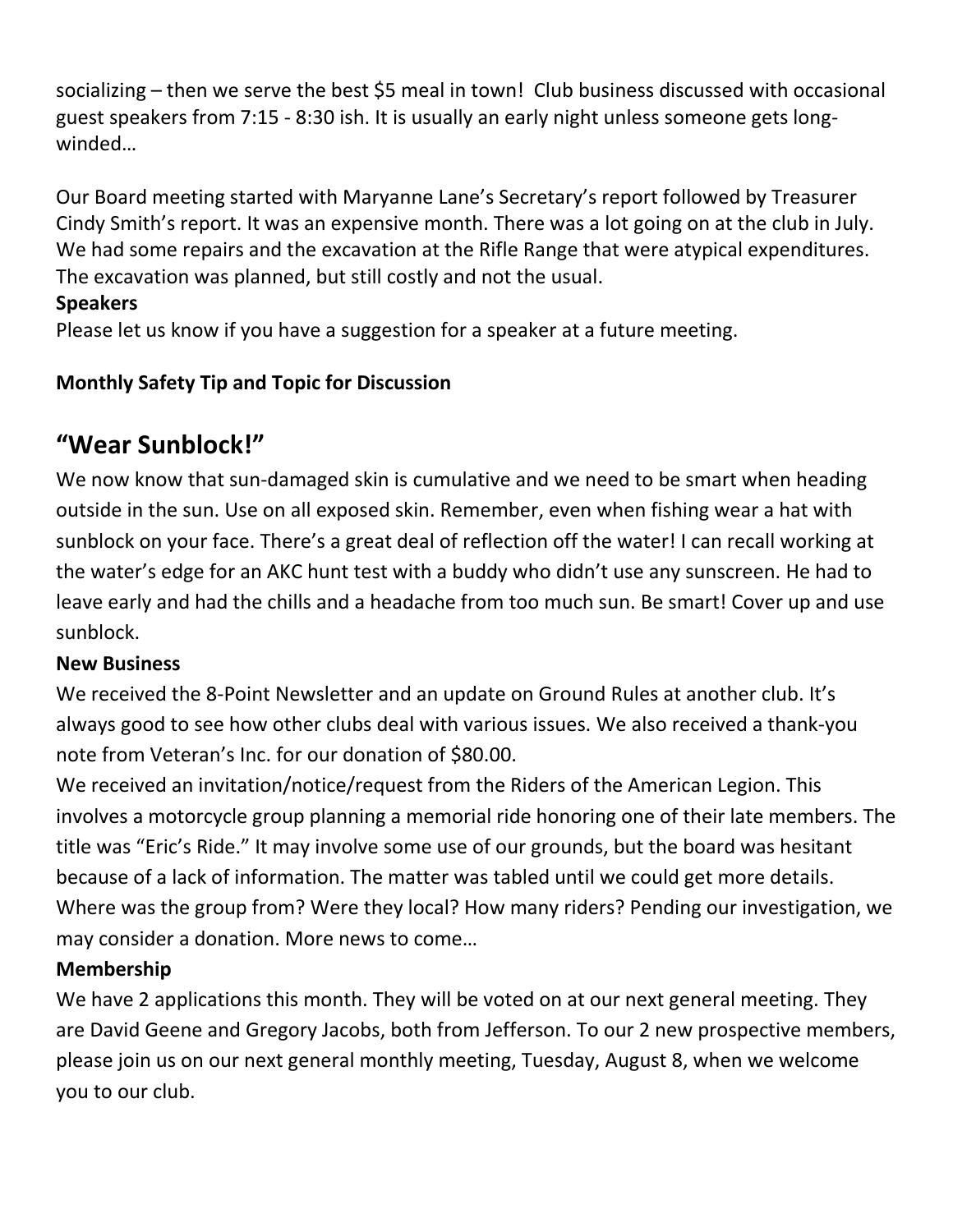Locks have been purchased for next year. The plan is that we would like to be fully electronic in two years.

#### **Board of Trustees**

The board still has been unable to schedule a meeting to finalize the audit report. It's a busy summer. It was decided to meet before the September general meeting on September 12 at 5:00 PM.

#### **Trap/Skeet**

Thursday nights have been a little quiet, but Paul Fraser reports, "We're still trucking along." Remember, Trap and Skeet is every Thursday night from 6:00 PM to 9:00 PM. It is open to the public, so bring a friend and join in a night of good fellowship and shooting.

### **Kitchen**

I saw Dave Oriol at a Wachusett Area Rotary meeting. He reports the dishwasher has been repaired. The problem was a temperature sensor in the rinse cycle. The sensor has been replaced and the bill paid. Bruce Ebbeson is going to restock some of the staple paper goods. **Game Dinner**

Please leave any donations for next year's dinner in the kitchen freezer and notify Bruce Ebbeson at 508-853-1589.

#### **Rifle Range**

Tom Wiegand reports the excavation of the 100-yard berm was a rousing success! He invites members to take a drive up to the range and get a look at the progress. He complimented the members for following the protocol which makes regular care and maintenance very efficient. Thanks!

Kevin volunteered to use the tractor and move the new benches up to the range. The committee is also researching pricing and payments as our range improvements continue. **House**

Ralph Cochran plans on completing the installation of the cell phone booster. He also reported that we ran out of propane at the archery shoot. Kudos to the **House** and **Archery** for being well-managed in a crisis. We remind the members that all trash goes in the dumpster. Do not leave anything in bags outside. Thank you.

## **September 24, 2017 Chicken Barbecue**

#### **Executive Board**

This month's meeting adjourned at 8:52 PM. We aim for the newsletter to convey the highlights. E Board meetings are held at 7 PM the last Tuesday of the month. Members are welcome if you would like to come and observe our club's operation. Our membership can be very proud of the board and the time and effort that is made by everyone to keep our club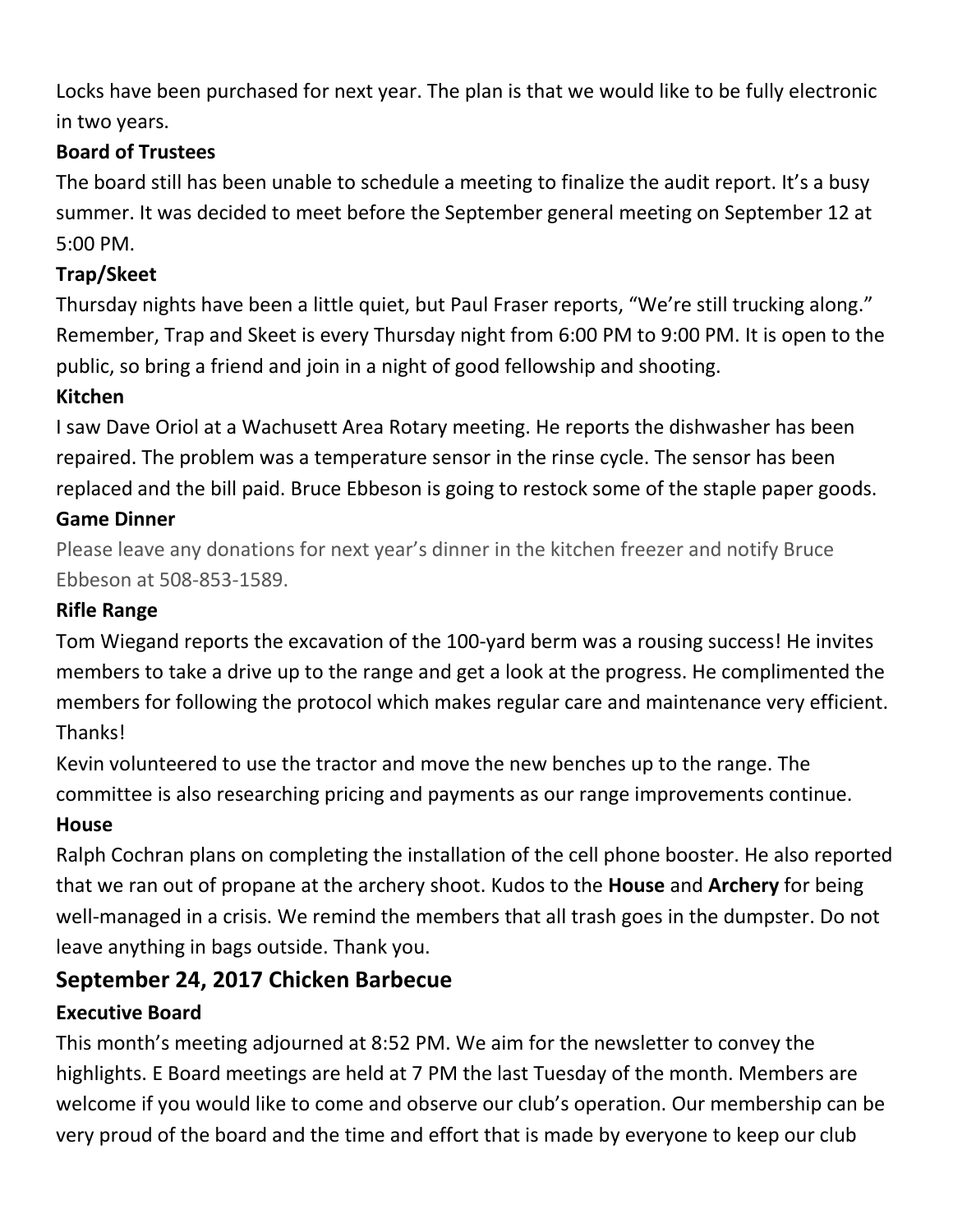running smoothly. Member concerns are always addressed. Many times, one board member will inform others that a single member voiced a certain matter that he/she found troubling. Our club can rest assured that any points brought up by a member are ALWAYS brought to the attention of the entire board.

#### **Special Committee (Scholarship)**

No report.

#### **Grounds**

Neal Whitehead has been very busy with his courses. Kevin Chviruk, as mentioned earlier in the newsletter has been filling in admirably. New skidder trails are in. The next step is to smooth out the trails. This will be a project involving volunteers and perhaps the boy scouts.

#### **Finance**

The market fluctuates as we all know. Smart investors stay the course.

## **Bar**

Summer is a quiet time on the schedule. **Please be sure to CLOSE ALL REFRIGERATOR AND FREEZER DOORS.** It is very easy to shut a door while walking away and it bounces and stays ajar. We don't see it and the unit frosts up over time. Take an extra second and make sure all doors are closed. Thank you.

#### **Birds**

We're sure the chicks are growing, and we are planning for a Youth Hunt in mid-October.

#### **Revenue**

#### **Special Committee: 30 Guns in 30 Days**

Our fundraiser "30 Guns in 30 Days," has begun. Tickets are available for all members to sell. Cabela's will be our source for the prizes. We are selling 1,000 tickets for a chance to win gift cards for \$14,000 worth of guns. This year we have 7 months to sell tickets. We need to sell 500 tickets to break even. Finally, it is possible to win more than once. If a ticket is drawn, it will be returned to the barrel. This was a successful fundraiser last year and we did **not** sell all 1,000 tickets. We have an opportunity to make this a great producer of revenue.

# **Please call any of the following members for tickets!**

Ralph Cochran, 508-769-2600

Howard Gelles, 508-751-9455

Greg McIntyre, 508-769-3632

# **Good luck! Sell those tickets!**

**Archery**